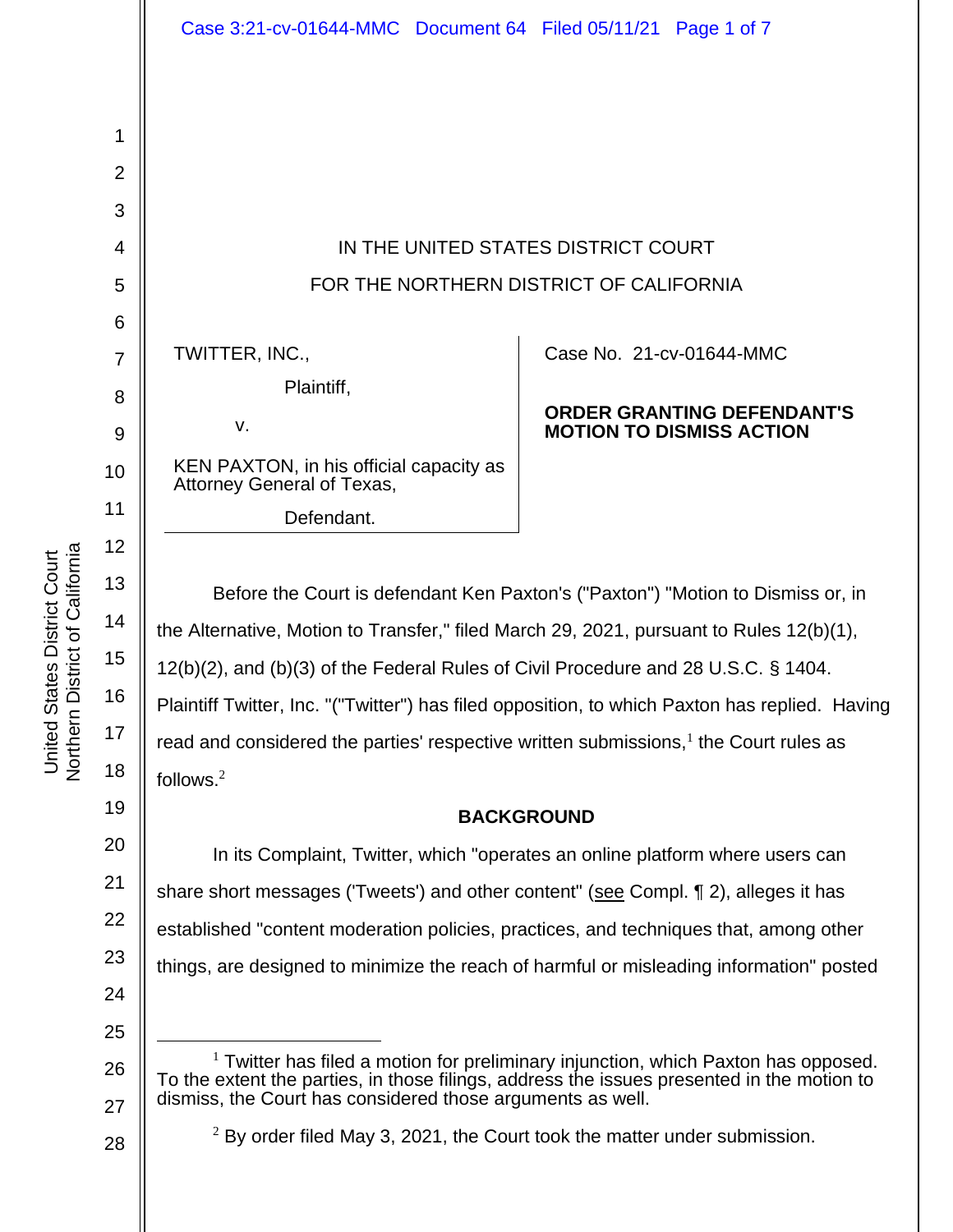on its platform (see Compl. 15). Twitter further alleges that, "in the months surrounding the January 6, 2021[,] attack on the United States Capitol, Twitter decided to suspend or restrict numerous accounts for violating its policies against glorifying or inciting violence, and against manipulating or interfering in elections or other civic processes," that "[a]mong the users whose accounts were permanently suspended in the immediate aftermath of the deadly attack was President Donald Trump" (see Compl. 12), and that Paxton, the Attorney General of Texas, "did not agree with these content moderation decisions" (see Compl. ¶ 42).

As set forth in the Complaint, the Consumer Protection Division of the Office of the Attorney General of Texas issued to Twitter, on January 13, 2021, a "Civil Investigative Demand" ("CID") (see Compl. Ex. 1), by which the Consumer Protection Division seeks from Twitter specified documents described as "relevant to the subject matter of an investigation of possible violations of sections 17.46(a) and (b) of the DTPA [the Texas Deceptive Trade Practices – Consumer Protection Act] in Twitter's representations and practices regarding what can be posted on its platform" (see id.). Twitter alleges Paxton "initiated" the investigation and "issued the CID" to "punish Twitter for making content moderation decisions that he did not like." (See Compl. 161.)

18 19 20 21 22 23 24 25 26 27 28 Based on the above allegations, Twitter asserts a single Claim for Relief, brought pursuant to 42 U.S.C. § 1983, and titled "The First Amendment Bars the Attorney General's Retaliatory Investigation and Civil Investigative Demand." As relief, Twitter seeks (1) an injunction prohibiting Paxton, as well as his "officers, agents, servants, employees, and attorneys," from "initiating any action to enforce the CID or to further the unlawful investigation into Twitter's internal editorial policies and practices" (see Compl. ¶¶ 69-70), and (2) a declaration that the "First Amendment bars . . . Paxton's January 13, 2021 CID and the investigation into Twitter's internal editorial policies announced on that same date, because they are unlawful retaliation against Twitter for its moderation of its platform, including its decision to permanently suspend President Trump's account" (see Compl. ¶ 68).

1

2

3

4

5

6

7

8

9

10

11

12

13

14

15

16

17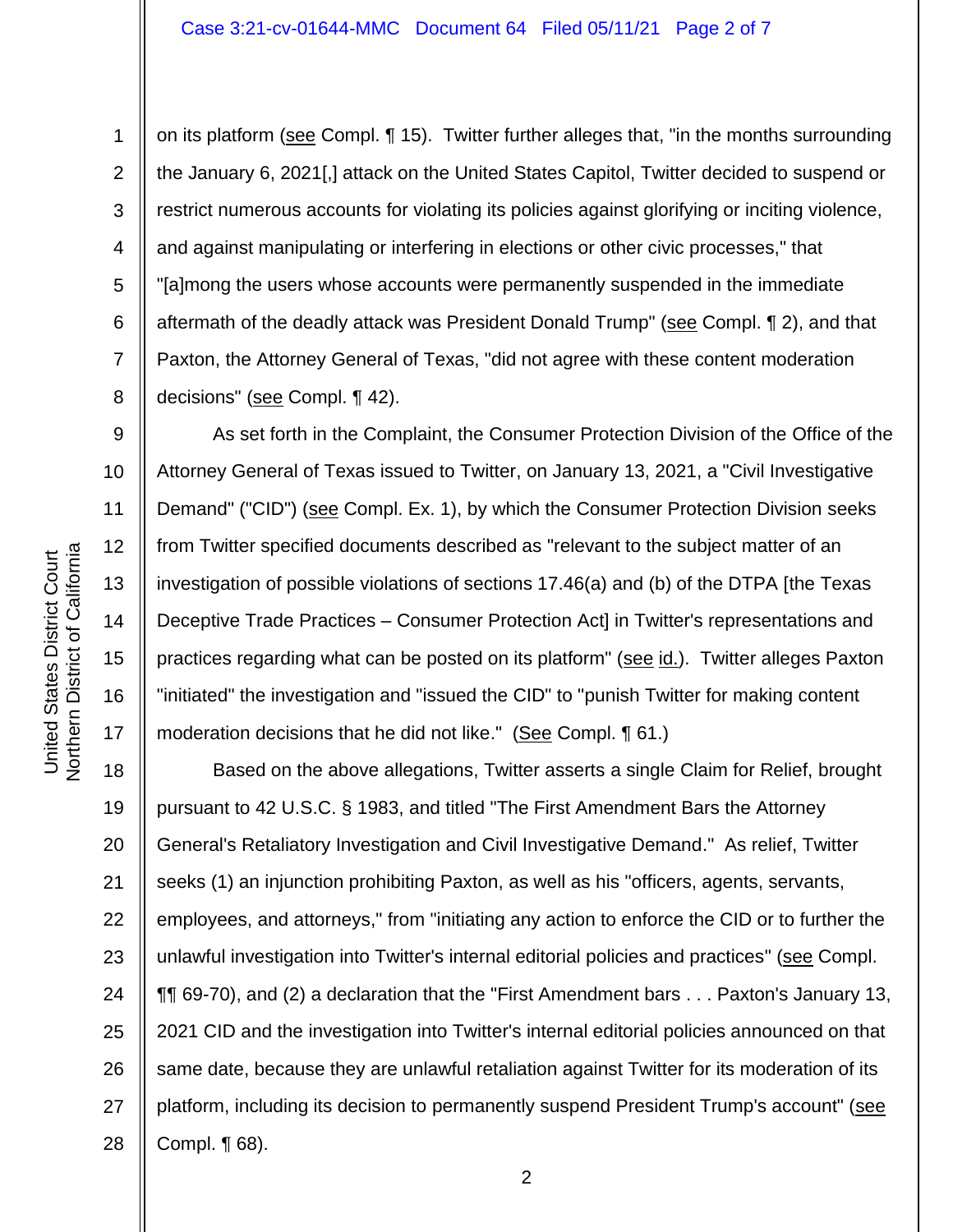1 2

3

4

5

6

7

8

9

10

11

12

13

14

15

17

19

21

22

## **DISCUSSION**

In the instant motion, Paxton argues that he is not subject to personal jurisdiction in California, see Fed. R. Civ. P. 12(b)(2), that venue is improper in this district, see Fed. R. Civ. P. 12(b)(2), and that the Court lacks subject matter jurisdiction for the reason that Twitter's claims are not ripe for review, see Fed. R. Civ. P. 12(b)(1). The Court considers each such argument in turn. $3$ 

First, for the reasons set forth by Twitter (see Pl.'s Opp. at 3:17-6:24, 7:1-10:12), the Court finds Paxton is subject to personal jurisdiction in California. Twitter's allegations, in particular, that Paxton, in his official capacity as Attorney General of Texas, engaged in retaliatory conduct expressly aimed at chilling the speech of a California resident, suffice to support the exercise of personal jurisdiction. See Calder v. Jones, 465 U.S. 783, 789-90 (1984) (holding defendants, whose "intentional, and allegedly tortious, actions were expressly aimed at California" and who "knew that the brunt of [the] injury would be felt by [the plaintiff] in California," were subject to personal jurisdiction in California).<sup>4</sup>

16 18 20 Additionally, and again for the reasons set forth by Twitter (see Pl.'s Opp. at 11:5- 11:16), the Court finds venue in this district is proper. In particular, Twitter's allegations that it resides in this district and that the issuance of the CID injured it in this district suffice. See 28 U.S.C. § 1391(b)(2) (providing venue proper in "district in which a substantial part of the events or omissions giving rise to the claim occurred"); Myers v. Bennett Law Offices, 238 F.3d 1068, 1075-76 (9th Cir. 2001) (holding "substantial part" of

26 27 28  $<sup>4</sup>$  As Paxton, in support of the instant motion, does not rely on evidence to</sup> contradict the allegations in the Complaint, the above-referenced allegations "must be taken as true" for purposes of personal jurisdiction. See Boschetto v. Hansing, 539 F.3d 1011, 1015 (9th Cir. 2008).

<sup>23</sup>

<sup>24</sup> 25

 $3$  In the alternative, Paxton argues venue is inconvenient in this district, see 28 U.S.C. § 1404(a), and that the Court should abstain from considering Twitter's claims under the doctrine set forth in Railroad Commission of Texas v. Pullman Co., 312 U.S. 496 (1941). In light of the findings set forth below, the Court has not addressed those additional arguments herein.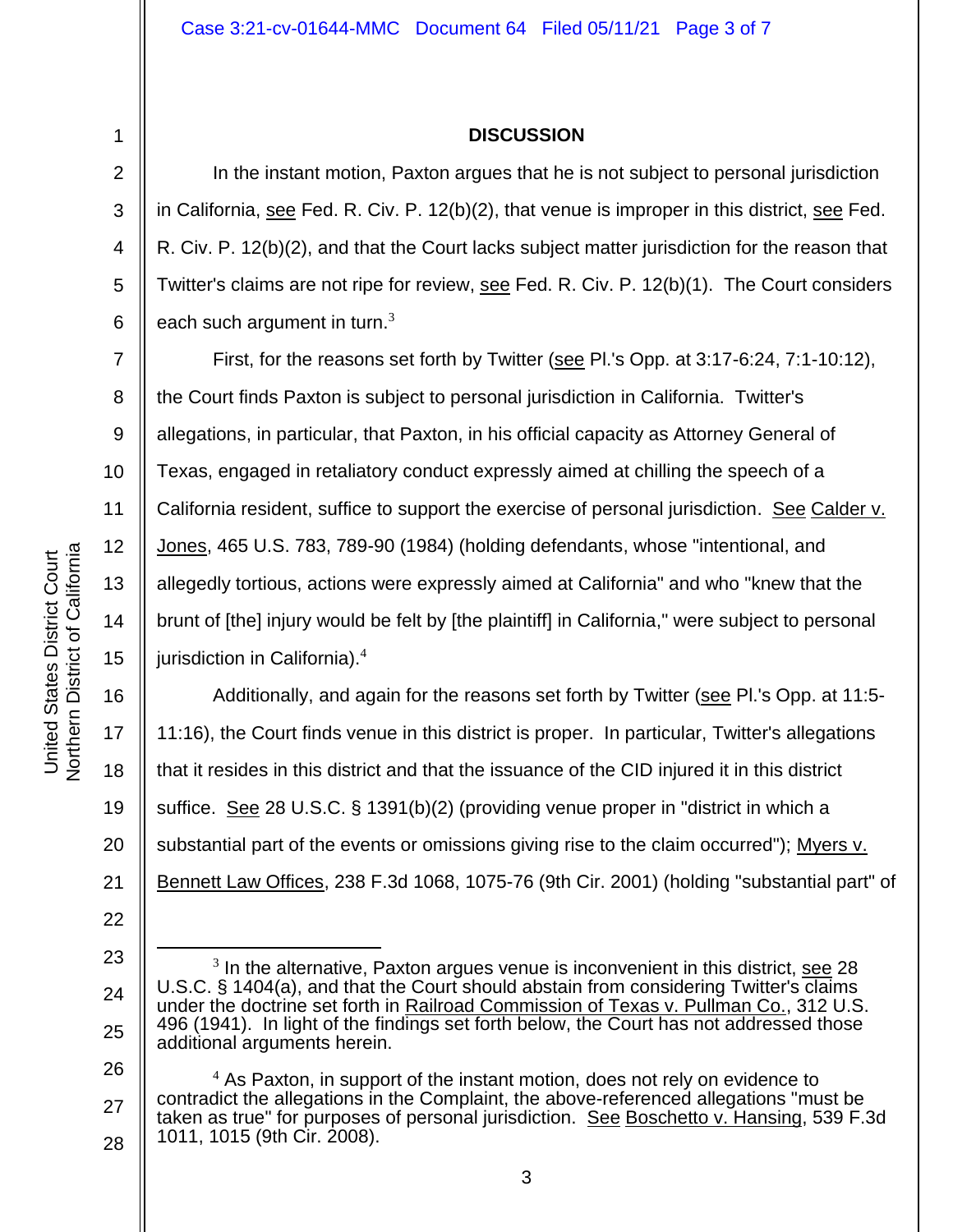1 2 events giving rise to tort claim occurs in district where plaintiff alleges "harms" were "felt").

3 4 5 6 As the instant action is not subject to dismissal or transfer based on lack of personal jurisdiction or improper venue, the Court next considers whether Twitter's claims for injunctive and declaratory relief are, as Paxton argues, premature, and thus subject to dismissal for lack of subject matter jurisdiction.

7 8 9 10 11 12 13 14 15 16 17 18 19 20 21 22 23 24 25 In that regard, Paxton relies on a series of cases in which the plaintiff received from a government agency a summons that is "not self-executing," i.e., the recipient "may refrain from complying with it, without penalty, until directed otherwise by a court order." See Jerry T. O'Brien, Inc. v. Securities and Exchange Comm'n, 704 F.2d 1065, 1067 (9th Cir. 1983). In such cases, as explained by the Supreme Court in Reisman v. Caplin, 375 U.S. 440 (1964), a challenge to the issuance of the summons, by way of a claim for injunctive or declaratory relief, is subject to dismissal "for want of equity." See id. at 441- 43, 446 (1964) (affirming dismissal where plaintiffs sought to enjoin enforcement of challenged summons; finding plaintiff had "adequate remedy at law," as "enforcement action" by agency "would be an adversary proceeding affording a judicial determination of the challenges to the summons"); see also, e.g., Mobil Exploration & Producing U.S., Inc. v. Department of Interior, 180 F.3d 1192, 1200-01 (10th Cir. 1999) (holding district court properly declined to "address an anticipatory challenge" to summons; relying on "principle against pre-enforcement review when a party seeks injunctive relief from an agency subpoena"); Atlantic Richfield Co. v. Federal Trade Comm'n, 546 F.2d 646, 650 (5th Cir. 1977) (holding challenge to subpoenas not "ripe[ ] for review"; noting plaintiff could "not be forced to comply with the subpoenas nor subjected to any penalties for noncompliance until ordered to comply pursuant to appropriate enforcement proceedings in which [plaintiff] may assert its . . . objections").

26 27 28 Paxton argues the above-discussed line of cases is applicable here, as the CID is not self-executing, and, if the Office of the Attorney General were to seek enforcement of the CID, it would be required to file a court action, in which Twitter's challenges would be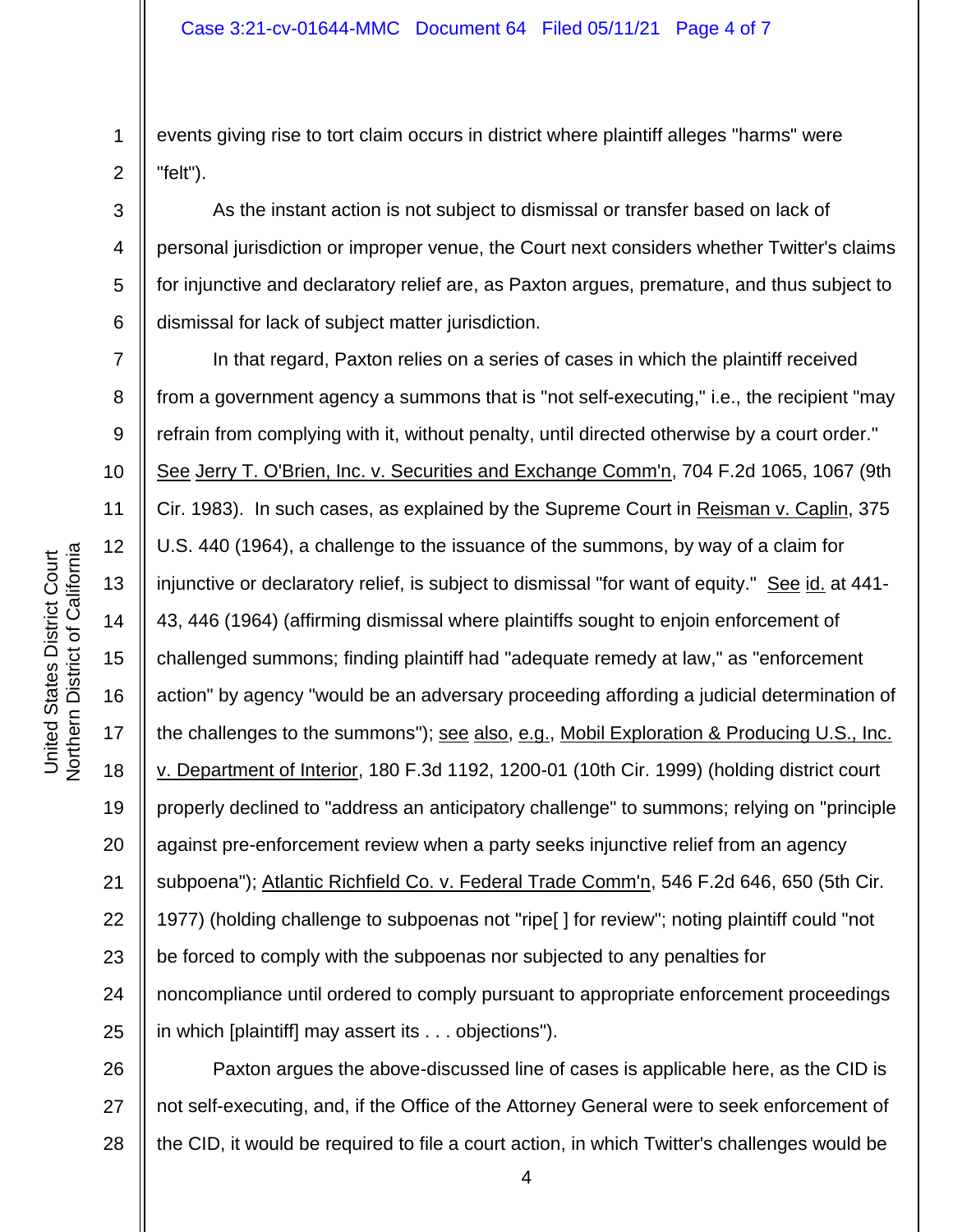heard and determined. See Texas Bus. & Com. § 17.62(b). In opposition, Twitter argues Paxton's reliance on such cases is unavailing, in light of Twitter's allegation that the issuance of the CID is part of a retaliatory investigation, and, as Twitter points out, the Ninth Circuit, in several cases, has found First Amendment retaliation claims cognizable where based on a theory that the defendant subjected the plaintiff to, inter alia, a retaliatory investigation. The Court, as set forth below, finds Twitter's argument unpersuasive. 5

The elements of any First Amendment retaliation claim are that (1) the plaintiff "engaged in a constitutionally protected activity," (2) the defendant's "actions would chill a person of ordinary firmness from continuing to engage in the protected activity," and (3) "the protected activity was a substantial or motivating factor in [the defendant's]

conduct." See Sampson v. County of Los Angeles, 974 F.3d 1012, 1019 (9th Cir. 2020).

13 14 15 16 17 18 19 20 22 Here, as noted, the allegedly retaliatory acts on which Twitter bases its claim are an investigation and issuance of a CID in connection therewith. Although, with respect to the second of the above-listed elements, "[v]arious kinds of . . . actions may have an impermissible chilling effect," see Coszalter v. City of Salem, 320 F.3d 968, 974-75 (9th Cir. 2003), Twitter cites no case holding the institution of an allegedly retaliatory investigation, by itself, constitutes a cognizable adverse action, and, as Paxton points, some courts have found it does not, see, e.g., Benningfield v. City of Houston, 157 F.3d 369, 376 (5th Cir. 1998) (finding employer's institution of investigation into employee's job performance, "by itself, was not an adverse employment action"). As the matter has not been decided by the Ninth Circuit, however, the Court next turns to the question of

23 24

21

Northern District of California Northern District of California United States District Court United States District Court

1

2

3

4

5

6

7

8

9

10

11

12

<sup>25</sup> 26 27 28  $5$  To the extent Twitter makes an argument based on McNeese v. Board of Education, 373 U.S. 668, 670-74 (1963), such argument has no bearing on the issues raised here by Paxton. In McNeese, the Supreme Court rejected the defendant's argument that, because state law provided an alternative remedy, the plaintiffs therein could not seek an injunction under § 1983. See id. at 670-74. Here, unlike the defendants in McNeese, Paxton is not contending a claim ripe for review need not be heard in federal court where a state forum is available, but, rather, that Twitter's claims are not yet ripe for review.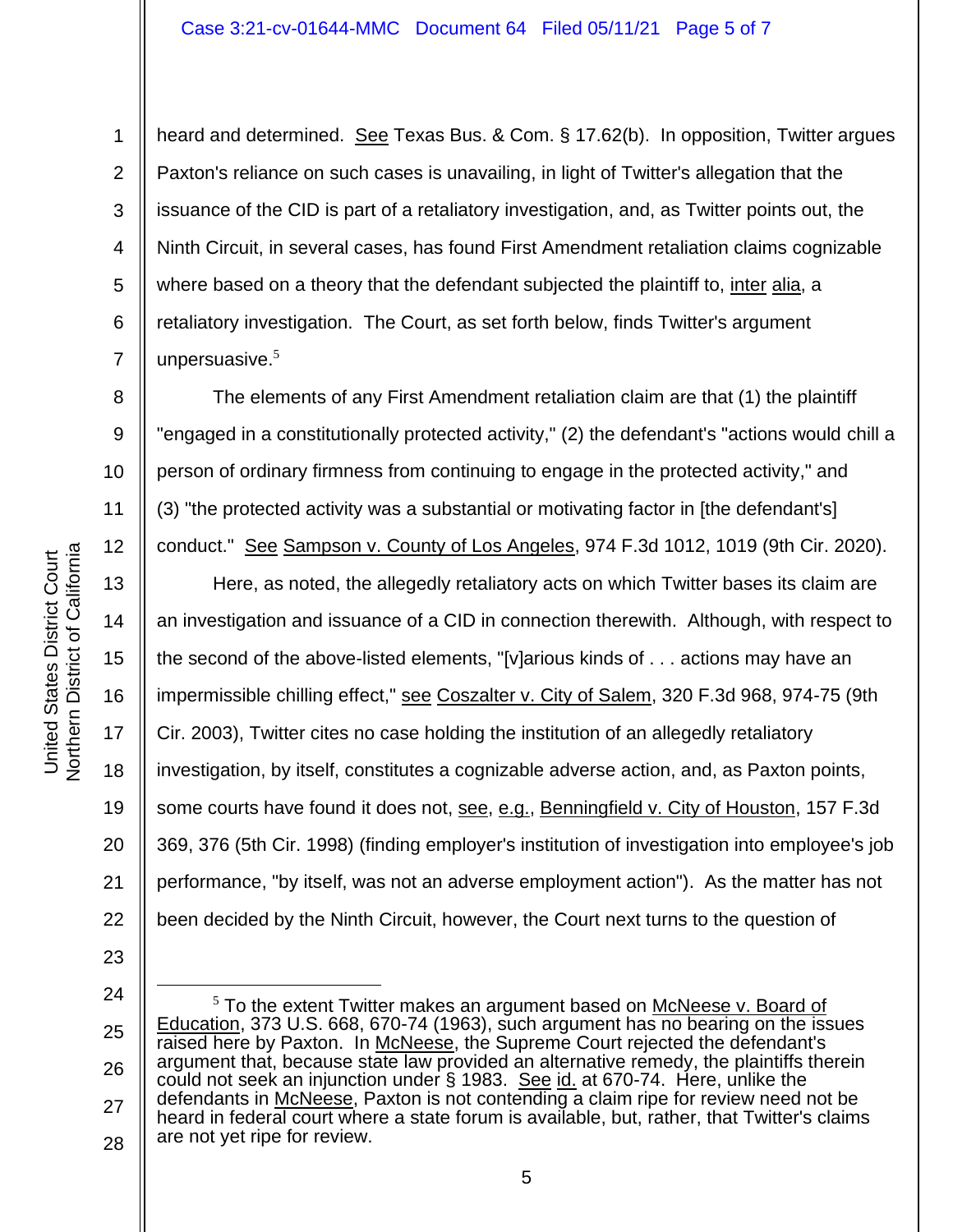2 whether the particular retaliatory investigation claim here at issue entitles Twitter to avoid the holding in Reisman and to seek, at this time, injunctive and declaratory relief.

In reviewing the authorities on which Twitter relies, the Court notes they fall into two separate groups, those in which a government employer initiated an investigation of an employee and those in which the government initiated an investigation of an individual who was not an employee.

10 11 12 13 14 15 16 18 19 20 21 First, to the extent Twitter cites to cases in which a government employer instituted an investigation of an employee, see Greisen v. Hanken, 925 F.3d 1097, 1105-06 (9th Cir. 2019); Coszalter, 320 F.3d at 971; Ulrich v. City and County of San Francisco, 308 F.3d 968, 972 (9th Cir. 2002), Twitter's reliance thereon is misplaced. Although, in one of those cases, the Ninth Circuit did suggest an investigation "considered individually" might be sufficient to support a retaliation claim, see Coszalter, 320 F.3d at 976, there exists in all such cases involving an employment relationship the potential for loss of employment. Consequently, an investigation into a government employee's job performance, or even a seemingly inconsequential but unfavorable act, such as not holding "a birthday party for [that] public employee," see Rutan v. Republican Party of Illinois, 497 U.S. 62, 75 n.8 (1990), reasonably may be perceived as a "threat of dismissal," which, in turn, "unquestionably inhibits" protected speech, see Elrod v. Burns, 427 U.S. 347, 359 (1976). Here, by contrast, no employment or similar type of relationship exists between Twitter and Paxton, and, as discussed below, the instant investigation carries no comparable threat.

22 23 24 25 26 27 28 In each of the non-employment cases cited by Twitter, the potential consequences of the investigation were serious, for example, imposition of a substantial fine, see White v. Lee, 227 F.3d 1214, 1222, 1228 (9th Cir. 2000) (noting defendants had advised plaintiffs they could be fined \$100,000 upon conclusion of investigation; providing, as example of cognizable adverse action, "threat of invoking legal sanctions"), arrest, see Lacey v. Maricopa County, 693 F.3d 896, 909-10, 917 (9th Cir. 2012) (noting prosecuting attorney had issued subpoenas and authorized plaintiffs' arrests; holding, "to state

1

3

4

5

6

7

8

9

17